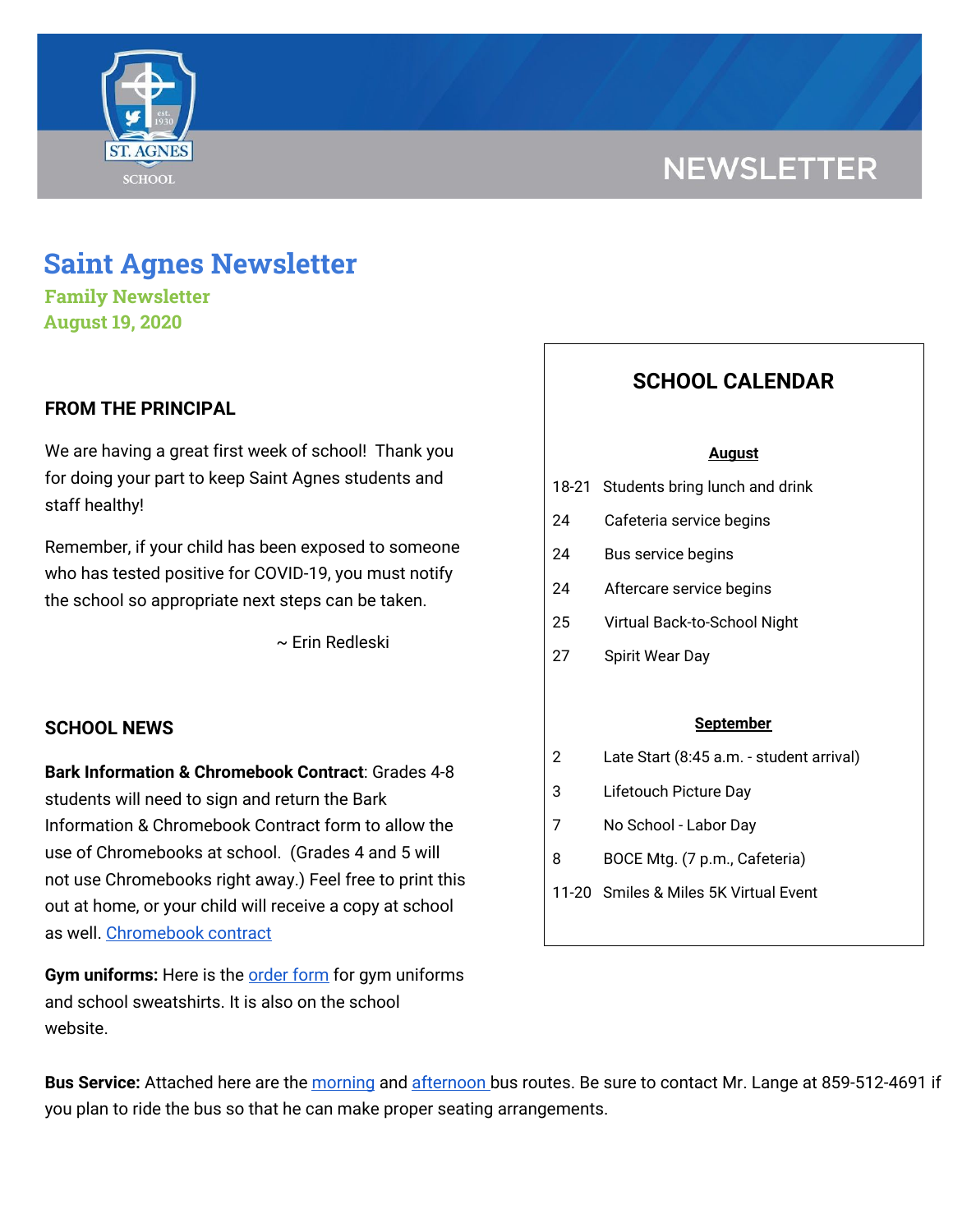**Cafeteria News**: Attached [here](https://school.saintagnes.com/wp-content/uploads/2020/08/2020-2021-Aug-Lunch-Menu.pdf) is the lunch menu for August. On most days, one hot boxed lunch will be available and many alternate meal choices that are grab and go style as listed here:

- Hummus Grab n Go-Hummus cup (red pepper), Tostitos chips, cheese stick, carrots/dip, applesauce cup, milk
- Protein Pack Hard boiled egg, cheese cubes, jungle crackers, carrots/dip, applesauce cup, and milk
- Turkey and Cheese Lunchable (Mon.-Thurs only) Turkey coins, cheese cubes, Ritz crackers, Cheez-its, carrots and dip, Applesauce cup, and milk.
- Chef Salad Romaine lettuce, carrots, cucumbers, grape tomatoes, ranch dressing packet, shredded cheese, turkey (subbed with cheese stick on Fridays), goldfish crackers, applesauce cup, and milk.
- Wowbutter Grab n Go Wowbutter(peanut-free soy based spread) and grape jelly sandwich, mozzarella stick, Goldfish crackers, carrots and dip, applesauce cup, and milk.

**Opening Lunch Items:** Lunches will run more smoothly if you teach your children how to open their prepackaged food items and containers. Things like juice pouches, yogurts, fruit snacks and Lunchables are very hard for the younger children to open. Practicing at home will help.

# **BOOSTERS NEWS**

**Boosters Volunteer Opportunities:** Volunteers are needed. We are also currently looking for a Golf Director, Boosters President and Boosters Treasurer. If you are interested in learning more about this roles or volunteer opportunities, please reach out to Josh Randolph at jlrandolph1@gmail.com

# **COMMUNITY NEWS**

**2020 Smiles and Miles 5K Run/Walk and Frog Hop Family Challenge:** We are excited to announce that Saint Agnes will host the 10<sup>th</sup> annual Smiles & Miles 5K Run/Walk in honor of Maria Schaffstein as well as the Katie Stewart Frog Hop, but it will look a little different. The sign up link is LIVE for the 2020 Smiles and Miles 5K Run/Walk and Frog Hop Family Challenge! Both VIRTUAL events will take place between Friday, Sept. 11 – Sunday, Sept. 20 with a lot of flexibility for you to work it into your schedule. Click the link below for information about the event & to sign up. Join us for some FITNESS, FUN, & FRIENDLY COMPETITION! **[smiles20.givesmart.com](https://l.facebook.com/l.php?u=http%3A%2F%2Fsmiles20.givesmart.com%2F%3Ffbclid%3DIwAR0BNF_Ph9vvqu8nj8qXiE25_KlwCBQ-AsIirw2D_MJzpKNjNRBb_l7JGHY&h=AT1c3cI-YE6FMM-8cLnAYBW7dMGnnGqZ5Wm2RBxMOYbY90XqMtCk-NFs9z7h5yg5yfPz-5T9lIyiXhW2BSPtZ9QesXCtHDSIcowZ0yh0wNCt1f80qxBoL3JXb0mkDgx2RAKz&__tn__=-UK-R&c[0]=AT3KtYJxVm-8VrfAtfrsRHAKnM_StFhzIxBdgB8fRS4Jn9B0udzdDi-4h2rf8zI1GIXnLsXAk8D295-Rv_OEPwGgofBWqaKe-LlvNU6W3EqDWYwn6hX4Mm8mNRocstF_3-LlUsyhlN3kFNygKN2_tgdqgB1qHMCViuXBMJXfG2p8dogoW5oegg)**

#### **Mission Statement of Saint Agnes School**

Saint Agnes School exists to provide excellence in Catholic education while inspiring and empowering our students to live the Gospel message of Jesus Christ. As compassionate and faithful Christians, we continue to pursue our spiritual journey, achieve our highest academic potential, and be stewards of the Catholic faith to others.